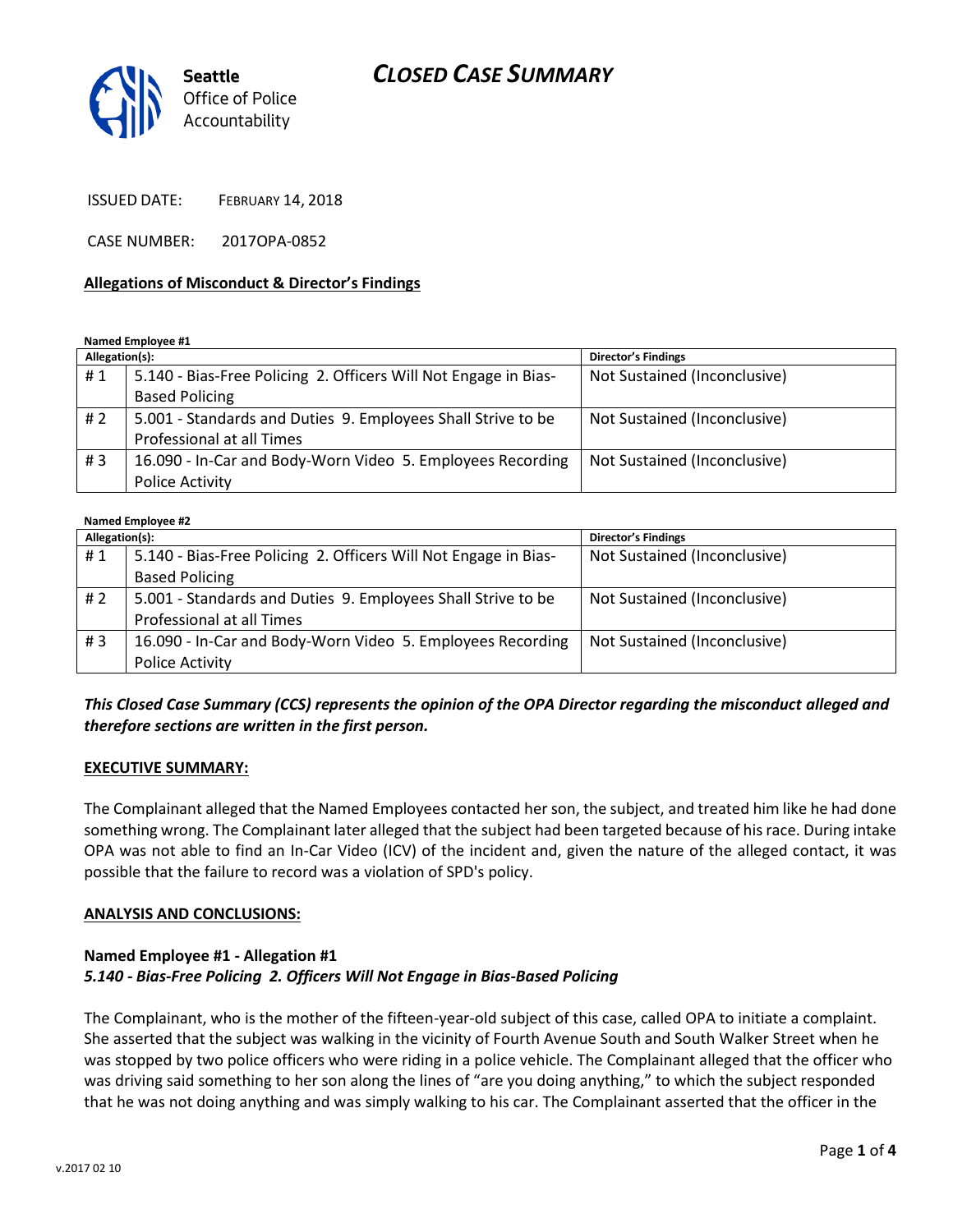

# *CLOSE CASE SUMMARY*

OPA CASE NUMBER: 2017OPA-0852

passenger seat then stated: "you must have done something." The subject, who is African-American, again stated that he did not do anything. The officers said "whatever" and then drove away from the scene.

During its intake investigation, OPA identified that Named Employee #1 (NE#1) and Named Employee #2 (NE#2) were driving in that vicinity in a police vehicle around the time of the reported interaction. The officers had logged themselves to a premise check. However, OPA did not find any documentation relating to the incident, such as a Terry template, or any In-Car Video (ICV) or private party video.

OPA interviewed both the Complainant and the subject. During his interview, the subject stated that he was walking down the street when two officers drove up next to him in a blue Chevy SUV with Seattle Police markings. The subject relayed the same conversation recounted by his mother in her initial complaint with OPA. The subject described the officer driving the vehicle as an older white man with a balding head, a "shadow beard," and larger build. He described the passenger officer as a younger white man (approximately in his 30s) with black hair and a "jar head" type of haircut. He further described the passenger officer as having a medium build. The subject reported that the officers appeared to be serious in their statements and that he felt targeted because of his status as an African-American, "scared," and that he did not know "what would happen."

The Complainant indicated that the subject reported the incident to her shortly after it occurred and asserted that he felt "threatened" and "profiled." The Complainant stated that the night of the incident she called the 911 nonemergency line to report what had happened. She spoke to Officer Hoang and she reported that Officer Hoang listened attentively to her and that she felt "heard" by him. Officer Hoang provided the Complainant with OPA's contact information and informed her that OPA might be able to track down which officers were involved in this incident using GPS to locate their vehicle. During that conversation, Officer Hoang asked the Complaint to provide the specific location at which the stop occurred. The Complainant first identified that it happened in the vicinity of the John Sanford building (located at 2445 Third Avenue South) but later narrowed down that it occurred on the opposite side of the street of the blue Goodyear building (located at 2198 Fourth Avenue South).

The Complainant sent OPA a 42 second recording taken of the subject recounting what had occurred. His description of the incident was identical to the complaint his mother made and his later statement to OPA.

At the time of the incident, both of the Named Employees were employed by the South Precinct Anti-Crime Team. Based on GPS records, they were driving a blue police SUV in the vicinity and at the approximate time that the subject alleged that he was improperly stopped and threatened. However, the officers asserted, and the South Precinct Station Master confirmed, that the blue SUV operated by the Named Employees on that day was an unmarked vehicle.

Both Named Employees were interviewed by OPA. NE#1 believed that he was the passenger in the vehicle on that date. NE#1 stated that he did not recall engaging in the interaction that the subject described. He said that had he engaged in a Terry stop of the subject, he would have activated his ICV and completed a Terry template. He did neither here. NE#2 also had no recollection as to the nature of the premise call that he and NE#1 were logged to on the date in question. He noted that it appeared that they ran some license plates, but he could not recall what else they may have done. NE#2 did not remember whether he was the passenger or the driver on the date in question. He did not recall interacting with the subject and engaging in the conversation that the subject alleged. He noted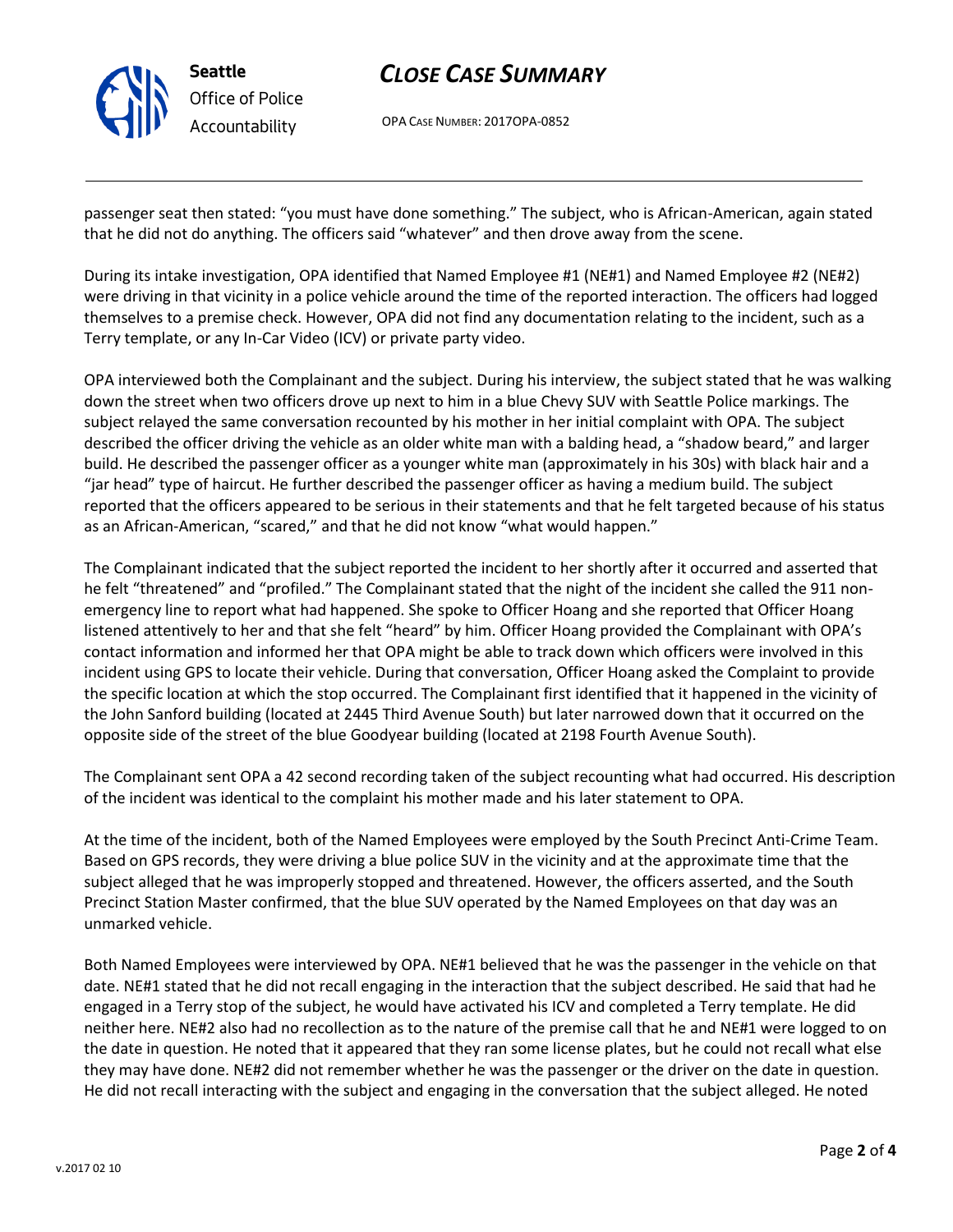

# *CLOSE CASE SUMMARY*

OPA CASE NUMBER: 2017OPA-0852

that the subject's account "would be a totally bizarre and pointless way to approach someone" and would not benefit him in any law enforcement way.

OPA obtained a copy of the officers' ICV systems check that they performed prior to their check. During this check the officers stepped in front of the vehicle and spoke into their wireless microphones to ensure that their system was properly working. As such, the video captured how both officers physically appeared on that date. I note that their appearances are similar to that of the officers that were described by the subject.

I am very concerned by the subject's and the Complainant's allegations. First, I see no motivation for the subject to make this incident up. NE#2 opined he could have made this encounter up based on the fact that he was late for curfew and needed to come up with an excuse. However, this was pure conjecture without any evidentiary support. Based on my review of their statements, I deem both the subject and the Complainant to be quite credible. Moreover, I note that not only were NE#1 and NE#2 verified as being in the location of the alleged incident, but that they were driving a blue SUV and that the descriptions provided by the subject largely matched their appearances.

If true, the allegations in the case would, in my opinion, constitute biased policing. There was no reason to stop the subject and there was no crime suspected. Indeed, if the stop and interaction occurred as the subject described, it simply would have been a stop effectuated based on the color of the subject's skin and the presumption that, because he was a young African-American male, he must have been engaging in criminal activity. Such conduct, if it occurred, has no place in our Department or in any law enforcement agency and is both infuriating and unacceptable.

That being said, both NE#1 and NE#2 did not recall stopping the subject and engaging in the conversation he described. They further contended that the vehicle they were driving was unmarked and, thus, they could not have been the officers that the subject alleged that he interacted with. Lastly, they argued that the time of the alleged interaction did not match up with when they were in the vicinity. However, this time was later adjusted by the Complainant and the subject after further consideration and did match the time frame during which the officers were logged to the premise.

Ultimately, based on the disputes of fact and based on the lack of video evidence memorializing this incident, I cannot determine whether it occurred. This is the case even when applying a preponderance of the evidence standard. As such, I recommend that this allegation be Not Sustained – Inconclusive.

# Recommended Finding: **Not Sustained (Inconclusive)**

# **Named Employee #1 - Allegation #2** *5.001 - Standards and Duties 9. Employees Shall Strive to be Professional at all Times*

If the evidence supported that the officers engaged in the interaction with the subject that he and his mother described, such conduct would certainly have been unprofessional and in violation of policy. However, as explained above, I cannot prove that this interaction occurred by a preponderance of the evidence. As such, I recommend that this allegation, like Allegation #1 above, be Not Sustained – Inconclusive.

Recommended Finding: **Not Sustained (Inconclusive)**